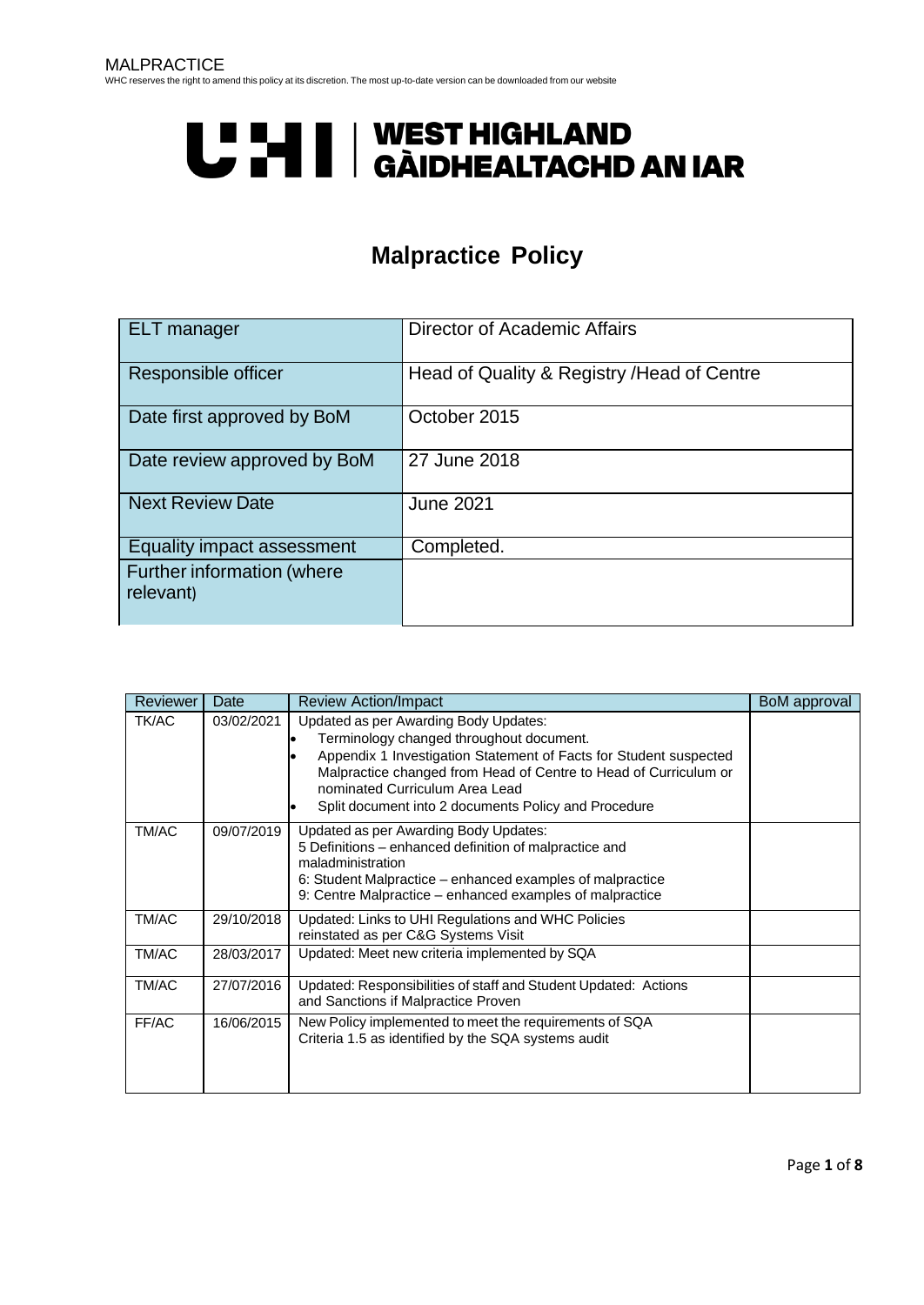# **Table of Contents**

| $1 \quad \blacksquare$ |  |
|------------------------|--|
| $\overline{2}$         |  |
| $3^{\circ}$            |  |
| $\overline{4}$         |  |
| $5^{\circ}$            |  |
| $6\overline{6}$        |  |
| 7 <sup>7</sup>         |  |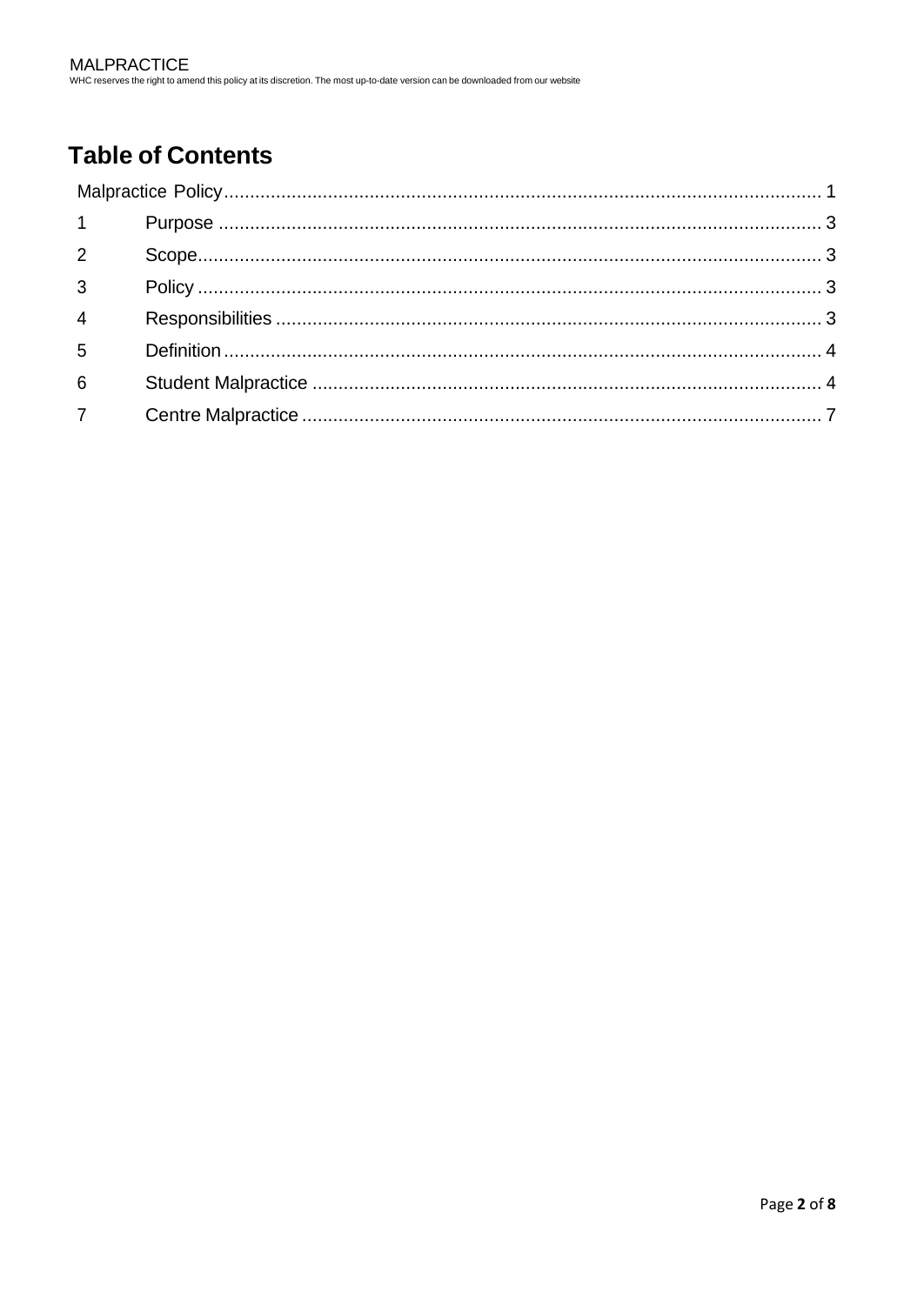## <span id="page-2-0"></span>**1Purpose**

This Policy is necessary for maintaining the integrity of qualifications.

This policy sets out how West Highland College UHI will deal with suspected cases of malpractice in internally-assessed Further Education qualifications up to SCQF Level 6. All Higher Education programs from SCQF Level 7 and above please refer to UHI [Policies](https://www.uhi.ac.uk/en/about-uhi/governance/policies-and-regulations/regulations/) and regulations - [Regulations \(uhi.ac.uk\)](https://www.uhi.ac.uk/en/about-uhi/governance/policies-and-regulations/regulations/)

## <span id="page-2-1"></span>**2 Scope**

The policy applies to all staff and students of West Highland College UHI. The policy explains the systems and procedures that will be implemented and followed to prevent malpractice and handle allegations of malpractice appropriately.

# <span id="page-2-2"></span>**3 Policy**

This policy:

- Defines student malpractice and centre malpractice in the context of internally assessed qualifications.
- Sets out the responsibilities of West Highland College UHI in relation to malpractice.
- The policy sets out and refers to the standards and requirements of all awarding bodies.
- Describes how to proceed in cases where there is reason to suspect malpractice

The procedures apply to all Awarding Bodies qualifications (including those that are subject to statutory regulation by SQA Accreditation Ofqual)

## <span id="page-2-3"></span>**4 Responsibilities**

The Head of Quality & Registry /Head of Centre is responsible for managing and updating this policy.

It is the responsibility of all West Highland College UHI staff and students to ensure the integrity of any qualification being delivered at the college and to follow the procedures if it is suspected that there has been **student malpractice**.

It is the responsibility of all West Highland College UHI staff and students to ensure the integrity of any qualification being delivered at the college and to follow the procedures if it is suspected that there has been **centre malpractice**.

All West Highland College UHI staff and students are responsible for following these policy guidelines.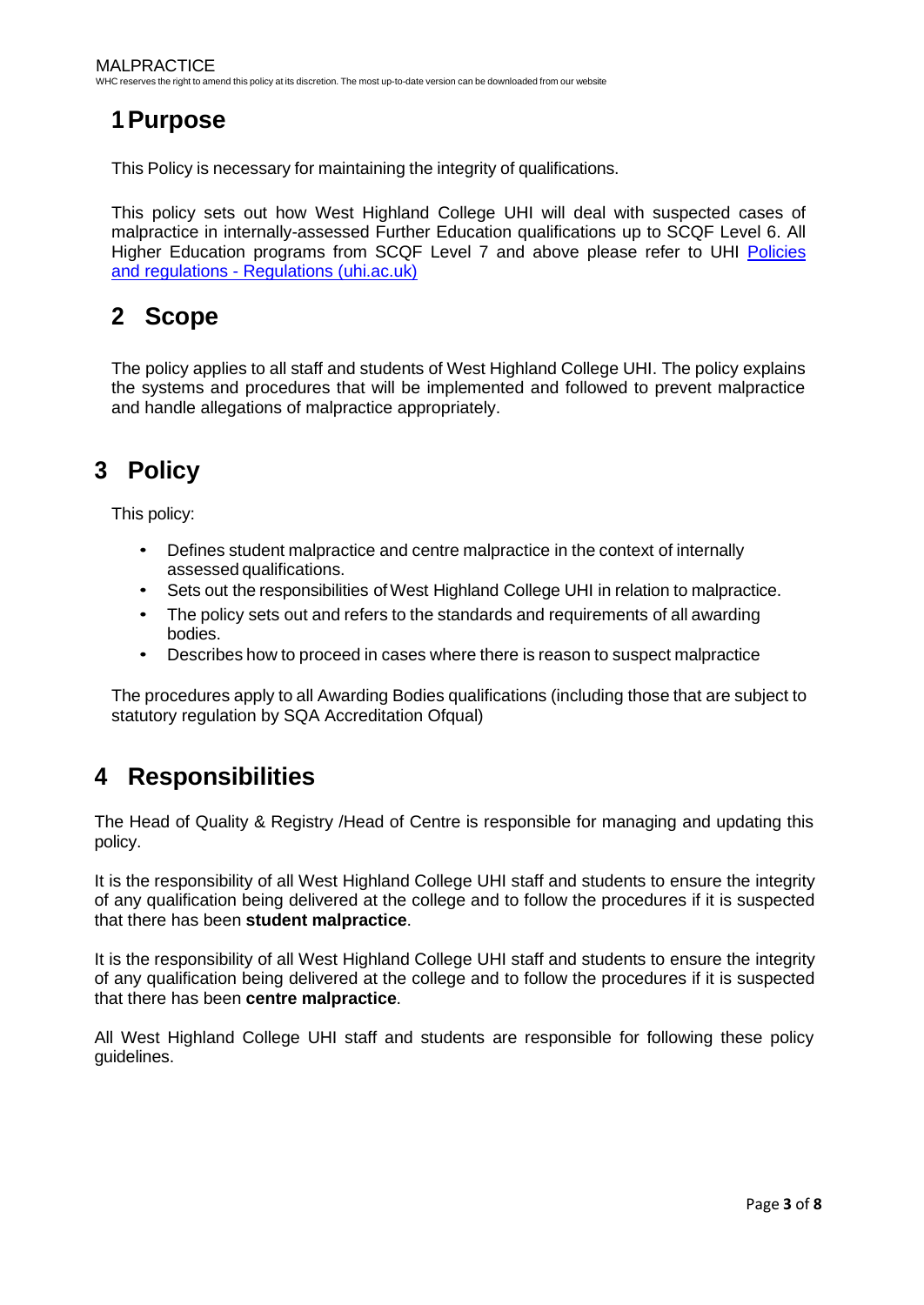# <span id="page-3-0"></span>**5 Definition**

Malpractice means any act, default or practice (whether deliberate or resulting from neglect or default) which is a breach of SQA assessment requirements including any act, default or practice which:

- compromises, attempts to compromise or may compromise, the process of assessment, the integrity of any SQA qualification, or the validity of a result or certificate; and/or
- damages the authority, reputation or credibility of SQA or any officer, employee or agent of SQA.

Malpractice can arise for a variety of reasons:

- Some incidents are intentional and aim to give an unfair advantage or disadvantage in an examination or assessment (deliberate non-compliance).
	- o Completing assessment work on behalf of learners; or
	- o Falsification of information leading to certification
- Some incidents of malpractice are unintentional. Unintentional malpractice is defined as 'maladministration' which includes incidents that arise due to ignorance of SQA requirements, carelessness or neglect in applying the requirements. Examples might include:
	- $\circ$  Seeking approval to offer a new qualification after the deadline for new approval applications has passed; or
	- $\circ$  Requesting late certification of learners after a regulated qualification's certification end date

Malpractice can include both deliberate non-compliance with SQA requirements and maladministration in the assessment and delivery of SQA qualifications.

Whether intentional or not, it is necessary to investigate and act upon any suspected instances of malpractice, to protect the integrity of the qualification and to identify any wider lessons to be learned.

## <span id="page-3-1"></span>**6 Student Malpractice**

Student malpractice means any type of malpractice by a student which threatens the integrity of an examination or assessment.

Malpractice by a candidate can occur, for example, in:

- $\circ$  the preparation and authentication of coursework
- o the preparation or presentation of practical work
- o the compilation of a portfolio of assessment evidence
- $\circ$  the completion of an examination paper, or the controlled write-up stage of externally assessed coursework; and
- o conduct during or after an assessment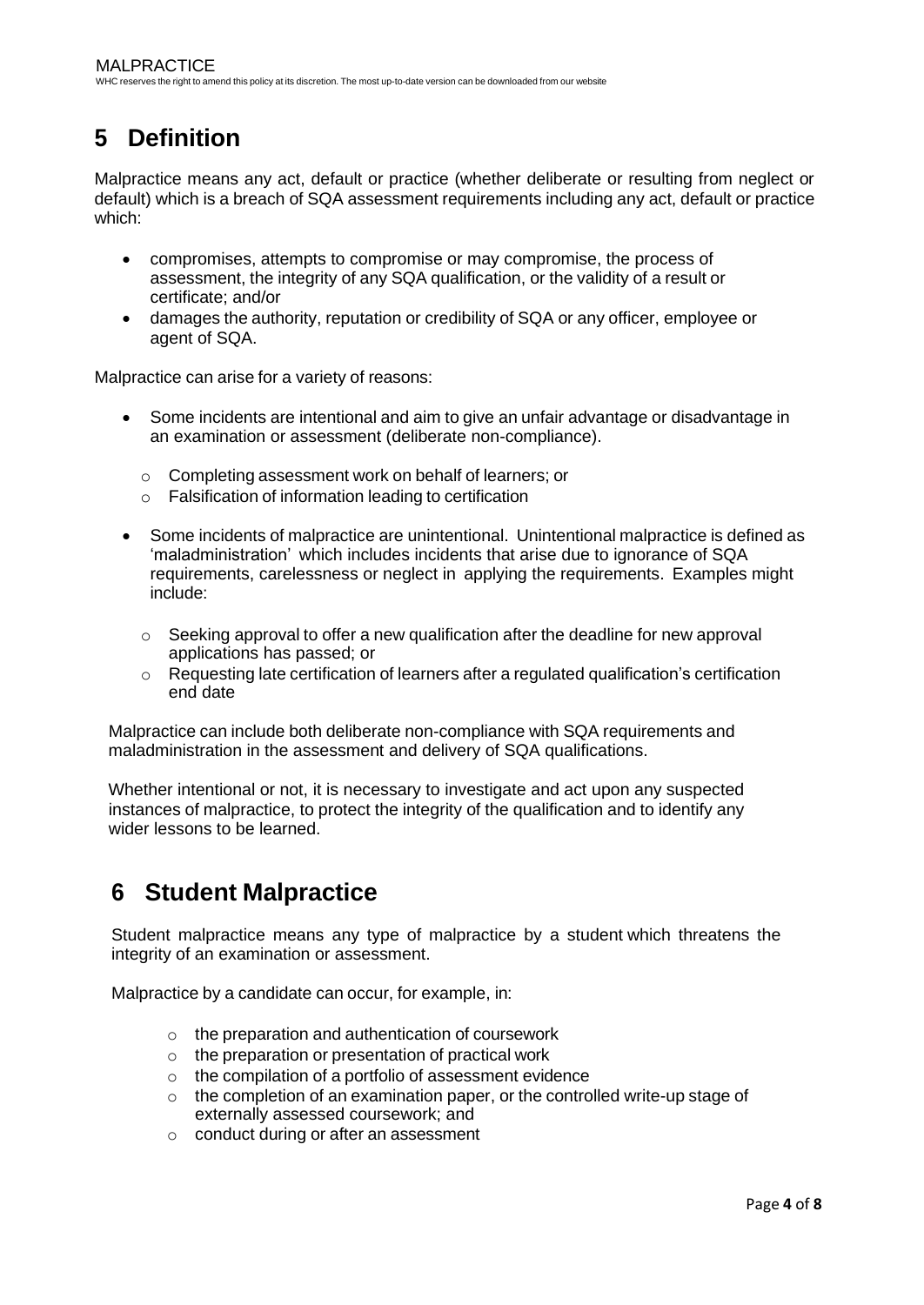The following are examples of student malpractice, but you should be vigilant to other instances of suspected malpractice that may undermine the integrity of qualifications. Examples could include:

- ❖ Breaching the security of assessment materials in a way which threatens the integrity of any exam or assessment — including the early and unauthorised removal of a question paper or answer booklet from the examination room.
- ❖ Breaching the defined conditions of an assessment (eg completing work outside of controlled conditions)
- $\triangleleft$  Collusion working collaboratively with other students beyond what is permitted.
- ❖ Copying from another student.
- $\cdot \cdot$  Misconduct inappropriate behaviour in an assessment room that is disruptive and/or disrespectful to others. This includes talking, shouting and/or aggressive behaviour or language, and having a prohibited electronic device that emits any kind of sound in the assessment room.
- $\div$  Frivolous content producing content that is unrelated to the assessment.
- $\div$  Offensive content content in assessment materials that includes vulgarity and swearing that is outwith the context of the assessment, or any material that is discriminatory in nature (including discrimination in relation to the protected characteristics identified in the Equality Act 2010). This should not be read as inhibiting students' rights to freedom of expression.
- ❖ Personation assuming the identity of another student or a candidate having someone assume their identity during an assessment.
- $\cdot \cdot$  Plagiarism failure to acknowledge sources properly and/or the submission of another person's work as if it were the student's own.
- $\cdot \cdot$  Prohibited items items that students must not have with them at their allocated seat in the exam room because they can give an unfair advantage, including: mobile phones; electronic devices such as an MP3 player, iPod, tablet, smartwatch or any other device that is web-enabled or stores information; books, notes, sketches or paper; pencil case; calculator case; calculator or dictionary (except in specified subjects) unless any of these things have been approved by SQA as part of an assessment arrangement.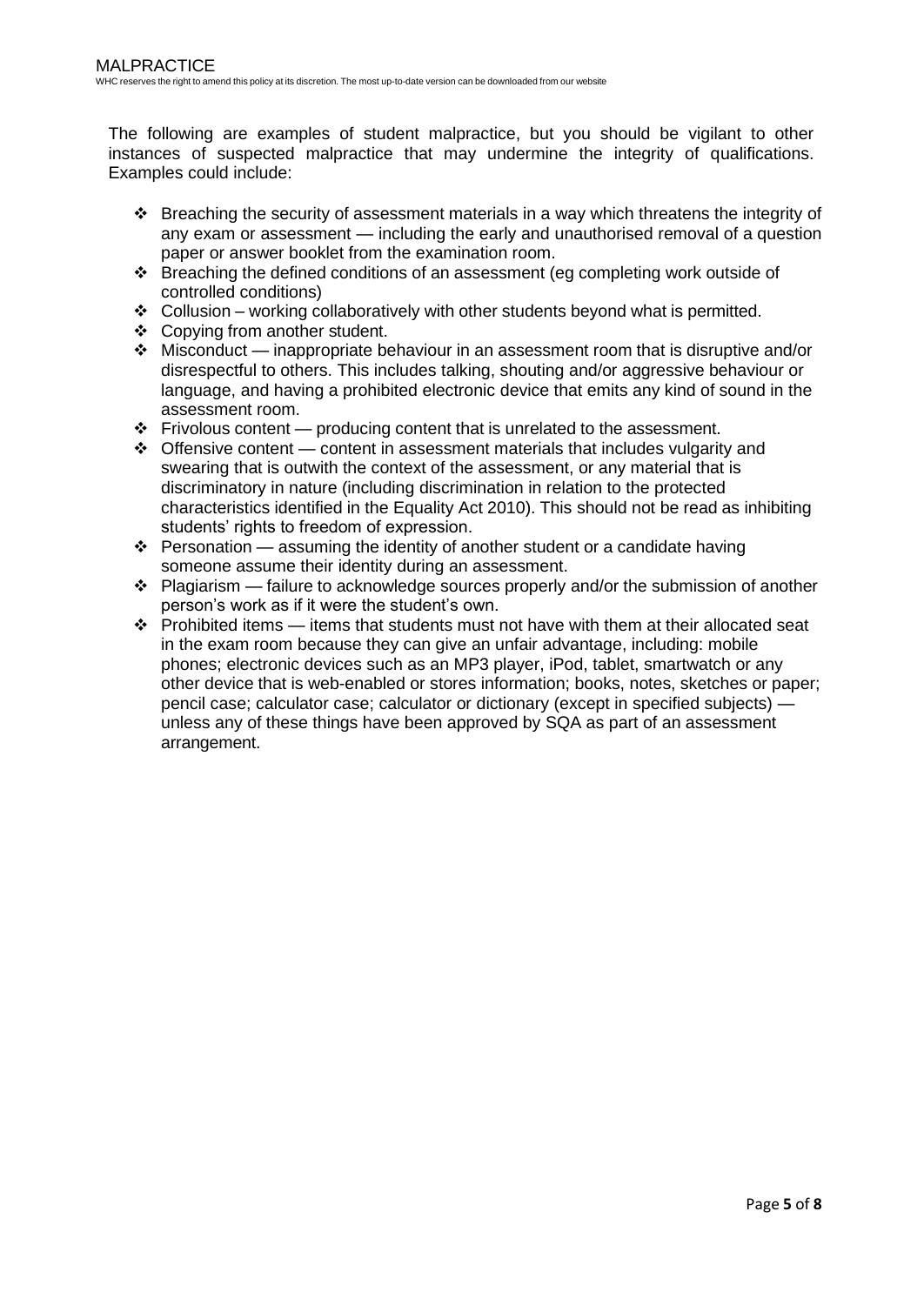## **Types of Assessment**

#### **Internal assessment**:

An assessment for an SQA qualification where the assessment judgement is made within the centre. Internal assessments are subject to both internal verification by the centre and external verification by SQA. This includes assessments which are externally set, but internally marked. Procedures for dealing with malpractice in internal assessments apply where the assessment is set by SQA but marked by the centre (including e-marking of online assessments).

Refer to the SQA Malpractice: Information for Centres – Appendix 1 SQA Standards for Devolved Investigations

#### **External assessment**:

An assessment set and marked by SQA examiners. Most SQA external assessments relate to our National Qualifications. These procedures will rarely apply to our vocational qualifications as very few of these have externally marked elements.

### **Responsibilities – Reporting Suspected Student Malpractice**

Students and staff will be made aware at induction of the Malpractice Policy and Procedure. It is the responsibility of all staff and students to ensure the integrity of any qualification being delivered at the college and to follow the procedures if it is suspected that there has been student malpractice.

In cases of suspected student malpractice, a student or a member of staff suspecting malpractice must inform the Head of Curriculum or the nominated Curriculum Area Lead Immediately. This will then be followed by the completion of the Statement of Facts form stage 1 (Appendix 1) in the Malpractice Procedure Document which must then be emailed to the Head of Curriculum or nominated Curriculum Area Lead.

Head of Curriculum must inform the Head of Centre.

In addition, for those qualifications that are subject to statutory regulation by SQA Accreditation, Ofqual or Qualifications Wales, Head of Centre will report any suspected case of student malpractice to SQA.

Head of Centre will inform SQA in the first instance of any suspected case of student malpractice that involves a criminal act and then report it to the police.

#### **External Assessments for National Qualifications**

The Head of Centre will inform SQA of any student malpractice concerns for external assessments after affected materials have been submitted to SQA in writing or by telephone:

E-mail: [Investigation.enquiries@sqa.org.uk](mailto:Investigation.enquiries@sqa.org.uk) Tel: 0345 213 6741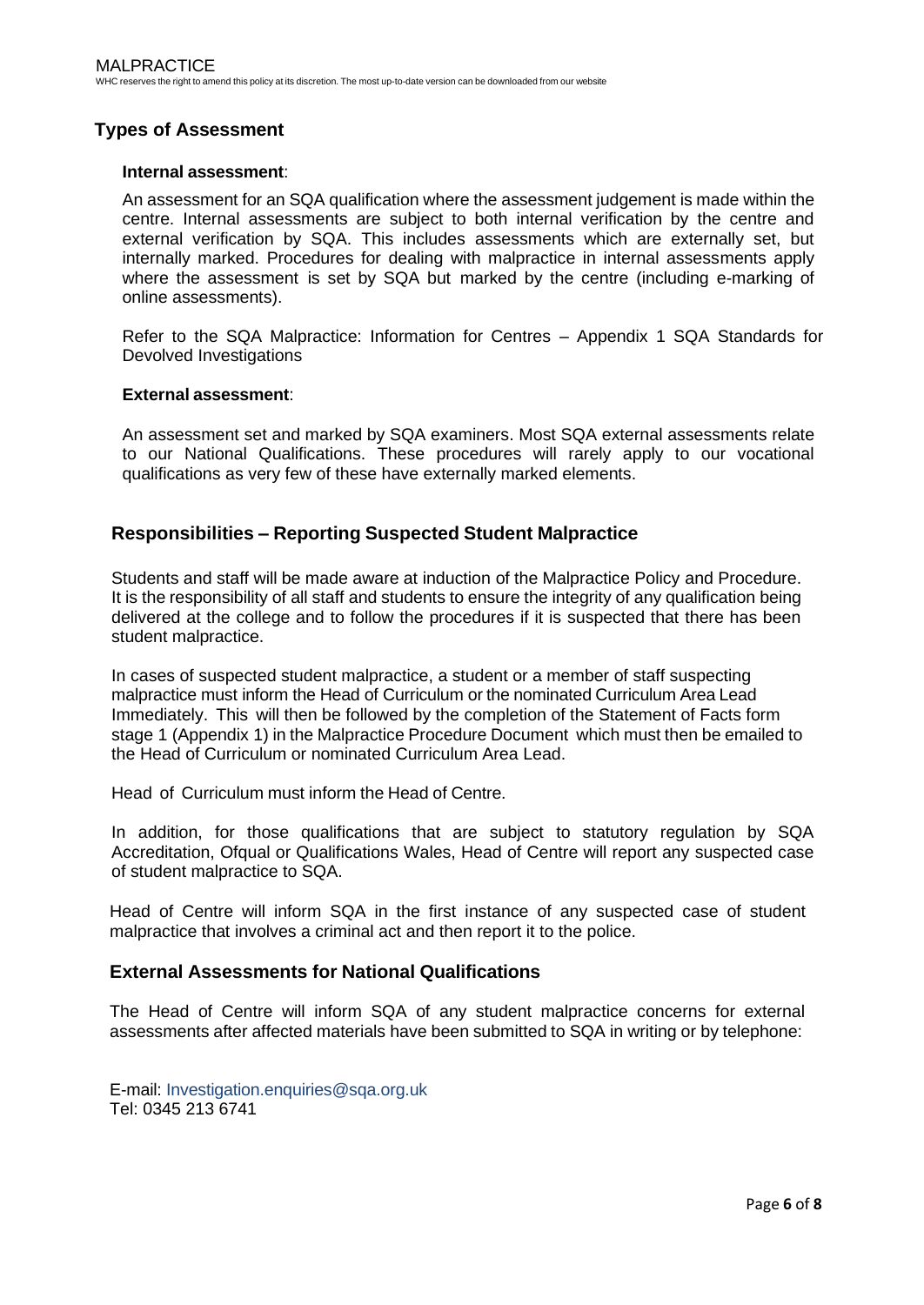## **Regulated Qualifications by SQA Accreditation or Ofqual**

The Head of Centre will inform SQA of any suspected cases of student malpractice promptly, in writing to:

[qav@sqa.org.uk](mailto:qav@sqa.org.uk)

WHC UHI must provide a report of its investigation findings to [qa.whc@uhi.ac.uk](mailto:qa.whc@uhi.ac.uk) and any recommended actions, supported by relevant documentation, which may be sent to SQA if applicable.

## <span id="page-6-0"></span>**7 Centre Malpractice**

Centre malpractice means any type of malpractice by a centre, or someone acting on its behalf (for example an assessor), Centre malpractice does not need to be intentional malpractice, and may take place unintentionally by centres (which is sometimes known as maladministration)

Malpractice can include both maladministration in the assessment and delivery of SQA qualifications and deliberate non-compliance with SQA requirements.

Whether intentional or not, it is necessary to investigate and act upon any suspected instances of malpractice, to protect the integrity of the qualification and to identify any wider lessons to be learned.

Examples of centre malpractice include (but are not limited to):

- ❖ Managers or others exerting undue pressure on staff to pass candidates who have not met the requirements for an award.
- ❖ Deliberate falsification of records in order to claim certificates.
- $\div$  Excessive direction from assessors to candidates on how to meet national standards.
- ❖ Failure to assess internally assessed unit or course assessment work fairly, consistently and in line with national standards.
- ❖ Failure to comply with SQA requirements in the preparations, quality assurance and submission of estimated grade information.
- ❖ Failure to apply specified SQA assessment conditions in assessments, such as limits on resources or time available to candidates to complete their assessments, including any amendments to permitted conditions.
- ❖ Misuse of assessments, including repeated re-assessment contrary to requirements, or inappropriate adjustments to assessment decisions.
- ❖ Failure to recognise apply appropriate measures to manage potential conflict of interest in assessment or quality assurance.
- ❖ Failure to apply appropriate processes to ensure fairness in the provision of assessment arrangements.
- ❖ Failure to comply with SQA requirements in relation to appeal processes.
- ❖ In secure storage, transmission or use of assessment instruments, materials and marking instructions, resulting in a breach of assessment security.
- ❖ Failure to comply with requirements for safe retention of candidate evidence, and safe and accurate maintenance of assessment and internal verification records.
- ❖ Failure to comply with SQA's procedures for managing and transferring accurate candidate data.
- ❖ Failing to register candidates within a qualification's accreditation period.
- ◆ Making late registrations to the awarding body for qualifications in their lapsing period
- ❖ Requesting late certification of learners after the certification end date